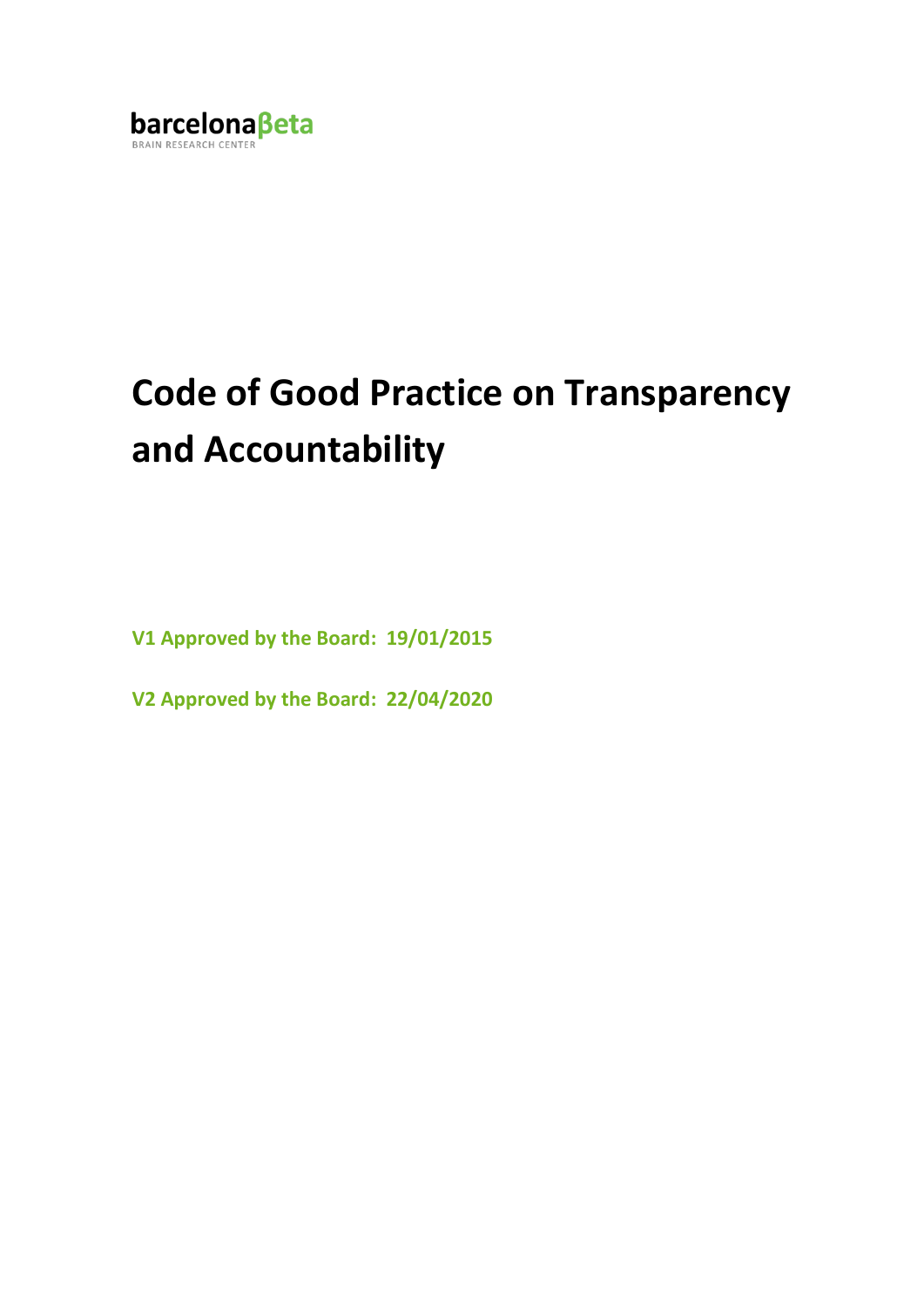

## **Contents**

| 5. Guidelines on relationships with collaborating companies and organisations 6 |  |
|---------------------------------------------------------------------------------|--|
|                                                                                 |  |
|                                                                                 |  |
|                                                                                 |  |
|                                                                                 |  |
|                                                                                 |  |
|                                                                                 |  |
|                                                                                 |  |
|                                                                                 |  |
|                                                                                 |  |
|                                                                                 |  |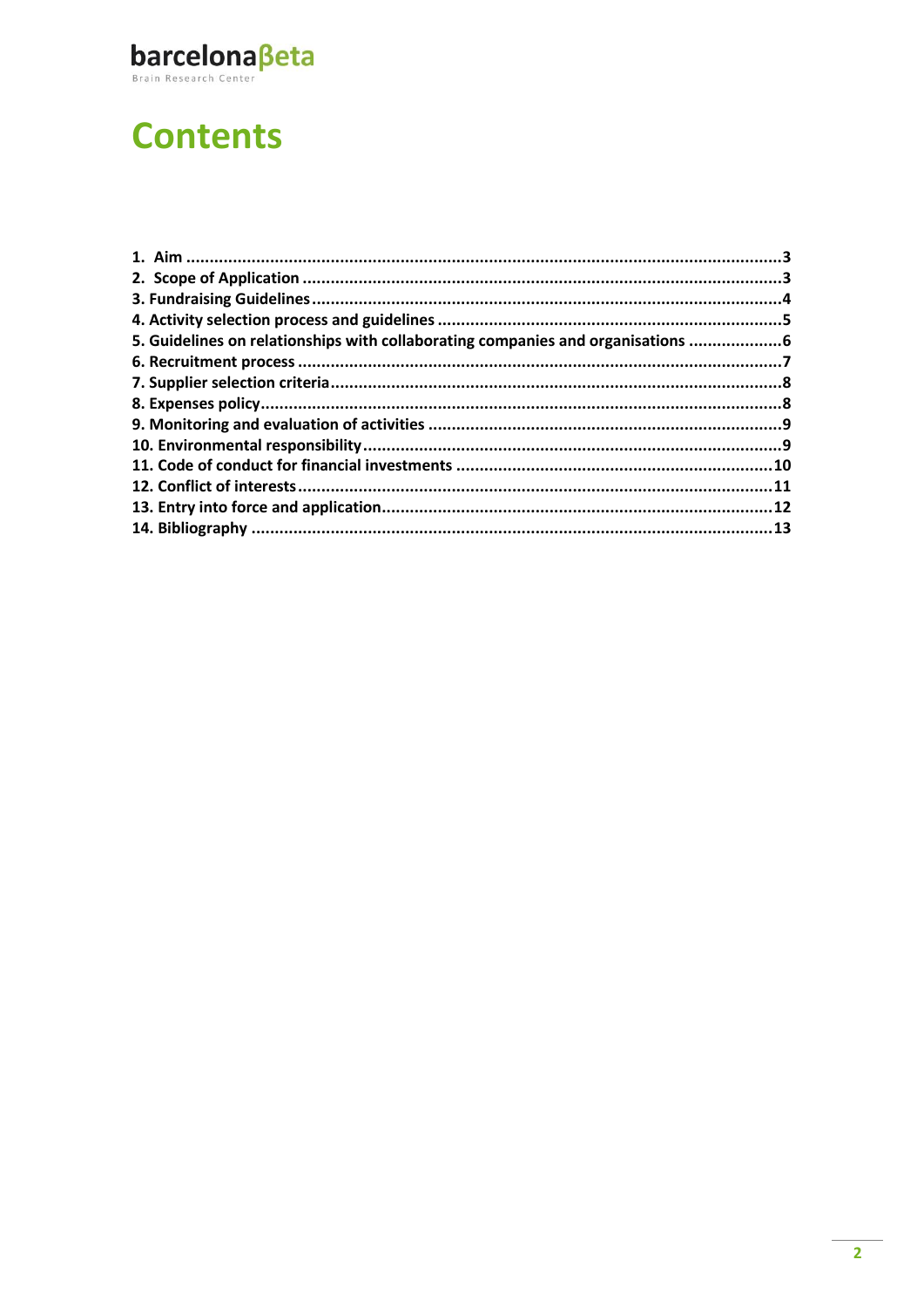#### <span id="page-2-0"></span>**1. Aim**

The Barcelonaβeta Brain Research Center Foundation subscribes to certain values, along with a policy of transparency and accountability that are intended to guide its conduct through the identification of objectives, guidelines and tools. To this end, and through the present Code of Good Practice, the Foundation and its members shall adopt the principles and commitments detailed herein.

The Foundation is an organisation committed to efficiency and precision; it is results-oriented, transparent and dedicated to being accountable to society.

In terms of scientific research, the Foundation is committed to developing activities of the highest quality and integrity.

For operative reasons and in order to rationalise its work, the Barcelonaβeta Brain Research Center Foundation entrusts the Pasqual Maragall Foundation with the management and administration of its resources, this organization following the same guidelines of this Code about fundraising, relationships with collaborating companies and organisations, recruitment process, supplier selection, expenses policy and financial investments.

#### <span id="page-2-1"></span>**2. Scope of Application**

The present Code is aimed at regulating the conduct of those holding institutional posts and positions of responsibility within the Barcelonaβeta Brain Research Center Foundation, together with their workers. It is also aimed at organisations connected to the Foundation, solely within the context of their position, representation, working activity or relation to the Barcelonaβeta Brain Research Center Foundation. This includes, in particular:

- o Members belonging to the organisation's Governing Bodies: Board and Strategic Partners
- o Members of the advisory bodies: Scientific Council
- o Managerial positions within the organisation: Director, Managing Director and scientific and technical staff
- o Barcelonaβeta Brain Research Center Foundation workers
- o Volunteers
- o Collaborating organisations
- o Suppliers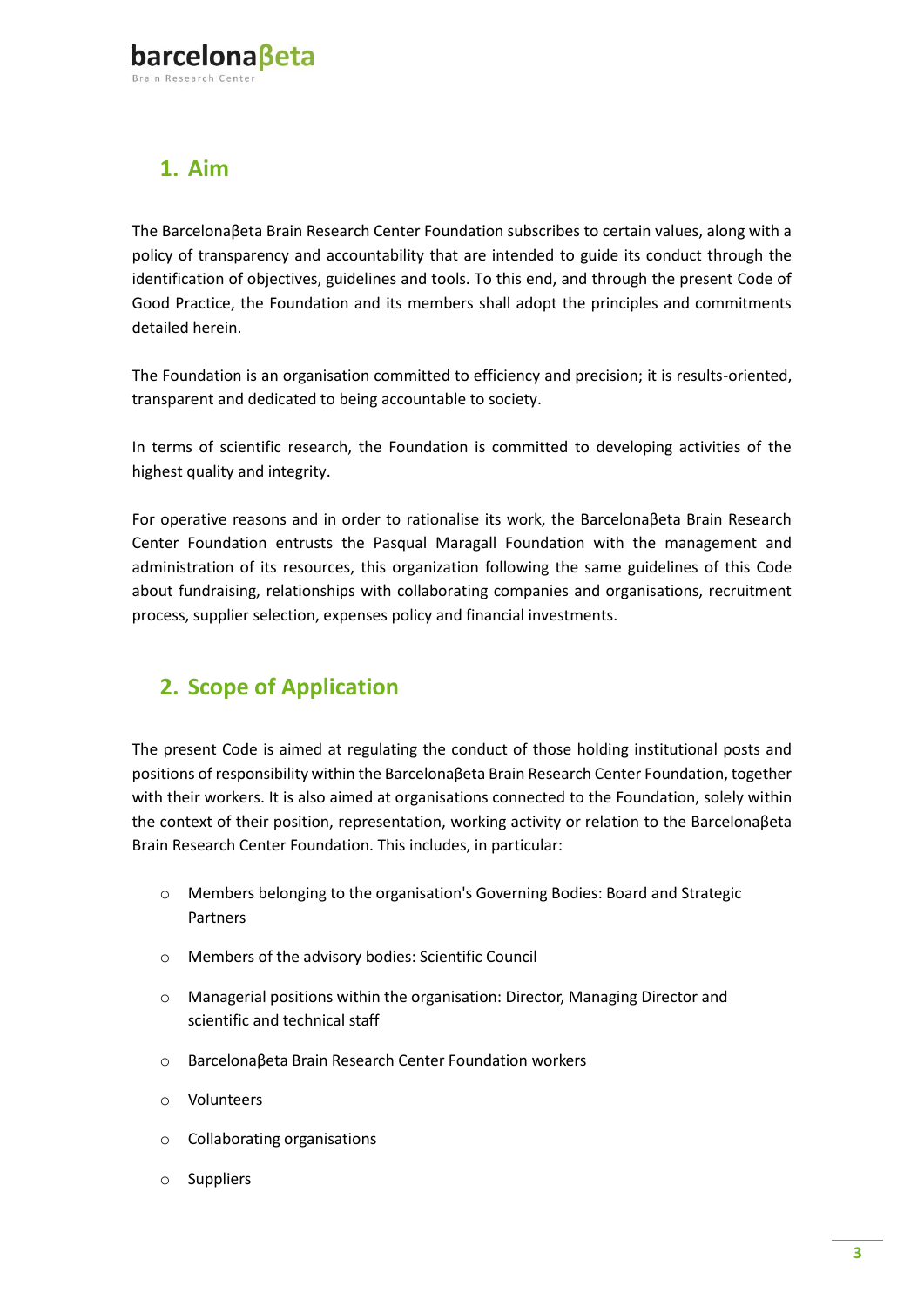#### <span id="page-3-0"></span>**3. Fundraising Guidelines**

The Foundation follows general fundraising guidelines based on the 'Ethical Code of Fundraising Practice', produced by the "Asociación Española de Fundraising" ([http://aefundraising.org\)](http://aefundraising.org/), and as detailed below:

1) Fundraising must be based on standards of honesty, respect, integrity and transparency so as to build the confidence of society in the Foundation's professional work.

2) The mission of the cause and the collective beneficiaries will be placed ahead of personal and professional interests.

3) The current law shall be respected in all matters relating, both directly and indirectly, to the work of the Foundation.

4) The wishes of funders or donors regarding the destination of the funds shall be respected at all times, and they shall always be consulted when the destination of their donations may change.

5) The Foundation's preferred fundraising techniques and channels are those which, at a low cost, yield the maximum results; fundraising should always follow the guideline of maximum efficiency and return on investment. These techniques and channels are not themselves an aim, but a way to obtain the maximum support possible for the Foundation's causes, activities and projects.

6) The Foundation rejects donations, whether corporate or private, when they conflict with the aims and values of the organisation.

7) Information regarding the management of the funds raised must be public, accurate and truthful, and accountability towards the donors is ensured through follow up reports, activity reports and results.

8) Confidentiality of the donors' personal information is guaranteed under the rules set out in the current Data Protection law regarding personal details.

9) The Foundation does not enter into any kind of commercial relationship with donors for its own profit, nor does it receive any personal remuneration from a supplier, economic or in kind, as compensation for a commercial relationship.

10) Fundraising also follows the guidelines about Law 10/2010, of 28 April, on the Prevention of Money Laundering and Terrorism Backing which is known by all the workers.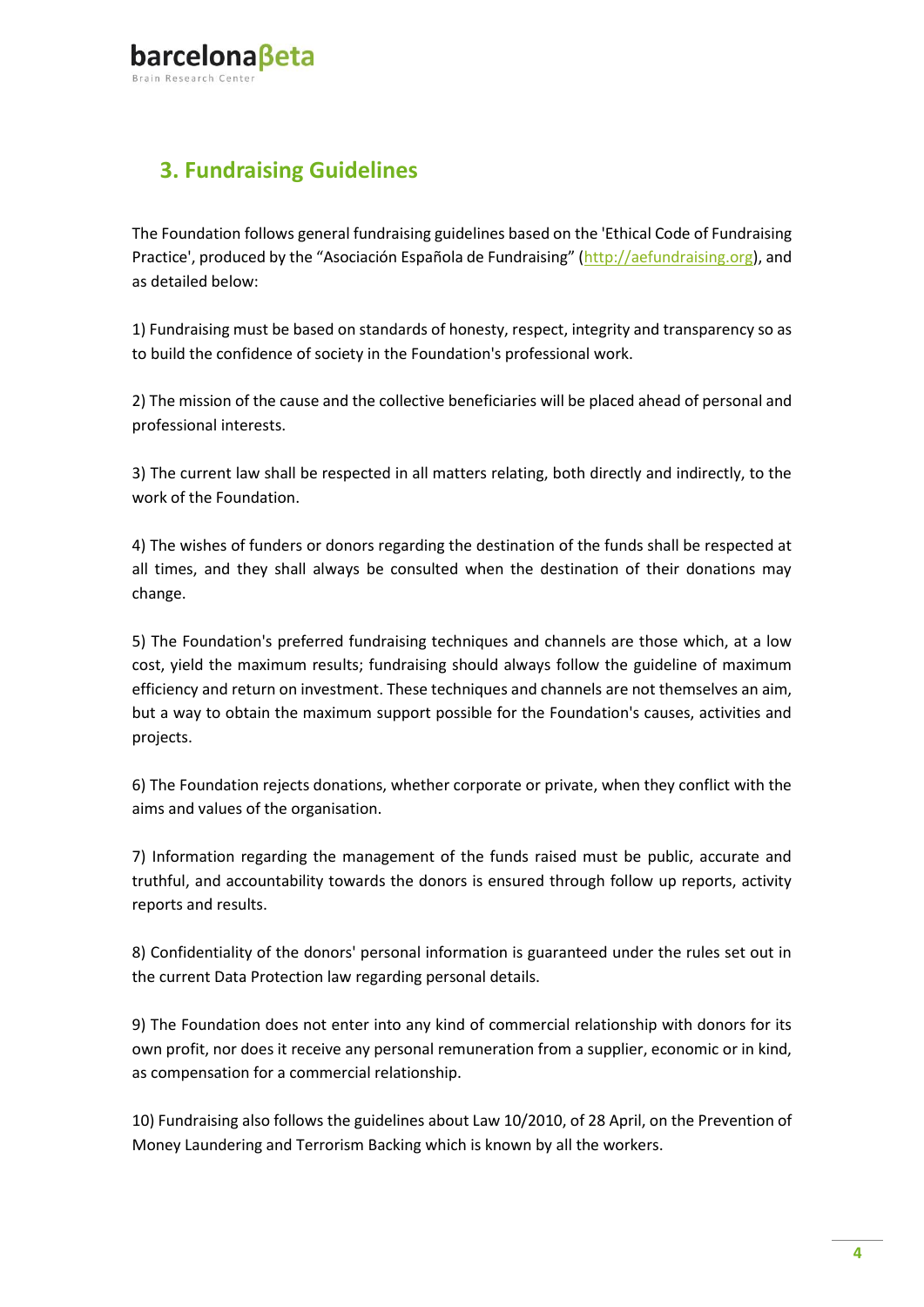#### <span id="page-4-0"></span>**4. Activity selection process and guidelines**

The Barcelonaβeta Brain Research Center Foundation abides by guidelines and selection processes for activities approved by the Board. Activities are directed towards achieving the Foundation's aims, promoting and supporting scientific research in the area of Alzheimer's and neurodegenerative diseases.

The evaluation guidelines mainly, but not exclusively, take into account the following features:

- $\circ$  The economic and business viability of the project, that is, the coherence between the available resources, the planned activities and those in development or in progress, as well as an adequate assessment of its risks and barriers and the ability to overcome these.
- $\circ$  The impact and social benefit of the activity, that is, the potential effects or changes which the proposed action will have on the community, including considerations such as the number of beneficiaries and the multiplier effects of the activity.
- o The scientific consistency of the activities, where applicable, and their coherence with the Foundation's scientific principles.
- o The level of innovation of the activity, such as the development of new approaches or alternative ways of achieving objectives.
- o The ethical value of the activity.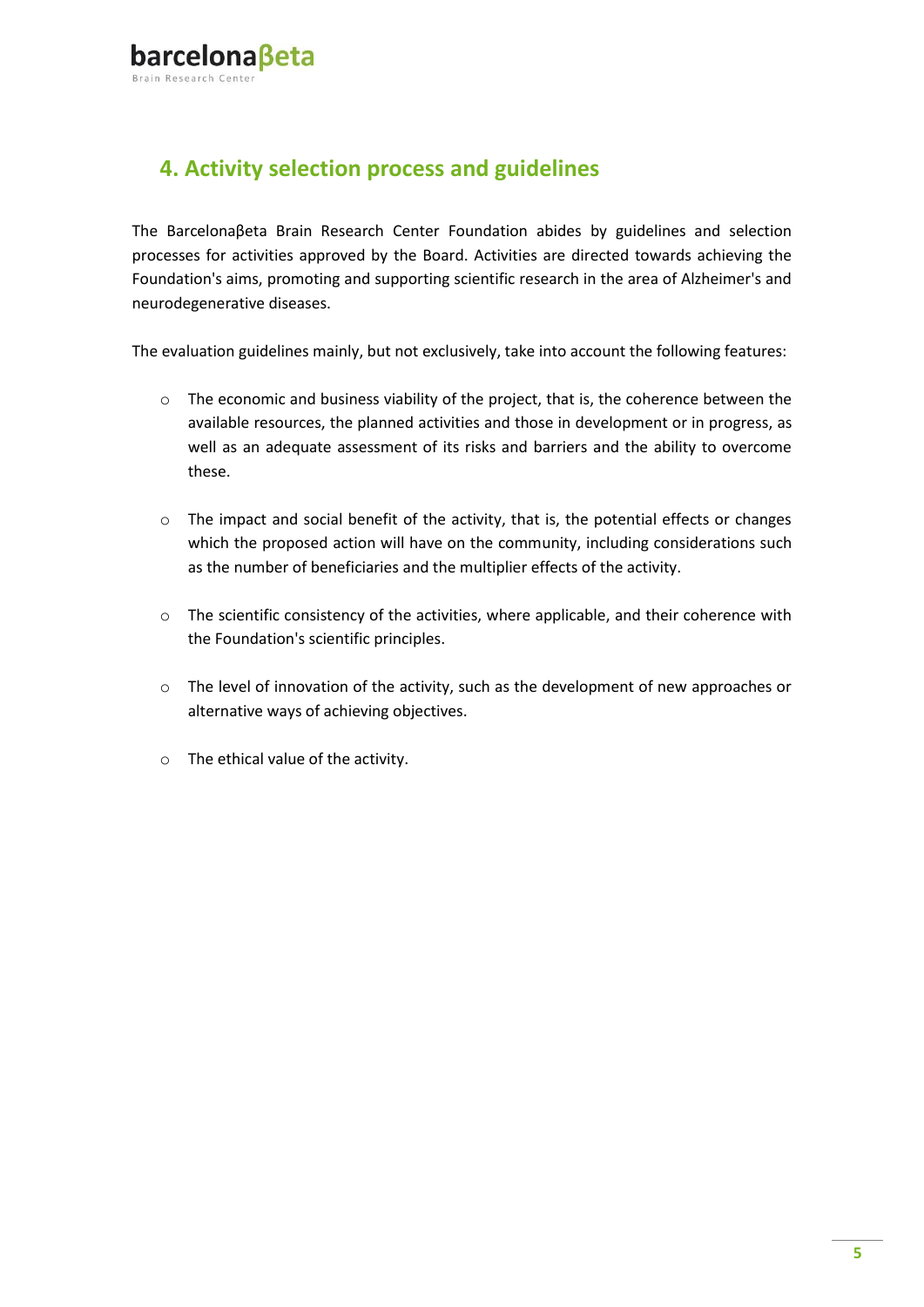### <span id="page-5-0"></span>**5. Guidelines on relationships with collaborating companies and organisations**

The Barcelonaβeta Brain Research Center Foundation's policy on relationships with companies is based on the "Fundación Lealtad<sup>1</sup>" model of good practices. This policy must be respected by all companies or organisations who wish to collaborate with the Foundation:

- $\circ$  Companies and organisations must comply with current legislation in the countries in which they operate.
- $\circ$  Companies and organisations must respect human rights, as well as international labour standards.
- $\circ$  Companies and organisations must minimise their impact on the environment, complying with legislation both in the country in which they operate and on an international level.
- $\circ$  Companies and organisations must respect the principles of confidentiality regarding the information they have access to as a result of their relationship with the Foundation.
- o Companies and organisations must avoid public controversy or behaviour which could damage the image of the Foundation.
- $\circ$  The Foundation will positively value those companies and organisations that recruit people at risk of social exclusion and/or those with disabilities.
- o The Foundation will avoid collaborations with companies and organisations that manufacture or directly sell products that are health damaging.
- o The Foundation will avoid collaborations with companies and organisations that manufacture and/or sell munitions and weapons.
- o All agreements with companies shall be made with formal contracts where the objective and clauses of the collaboration are set out in writing.
- o Except by mutual agreement between the parties, no company or organisation shall be given permission to use the Foundation's logo. In the case that use of the logo is given, the conditions of use shall be established in writing through a contract.

The Foundation works with external partners wherever possible and appropriate, with the aim of maximising resources, developing synergies, improving creativity, motivating learning and

**<sup>.</sup>** <sup>1</sup> Founded in 2001, "Fundación Lealtad" is a pioneer non-profit organisation in Spain. Its mission is to build society's confidence in non-profit organisations with the aim of increase donations, as well as any other type of collaboration.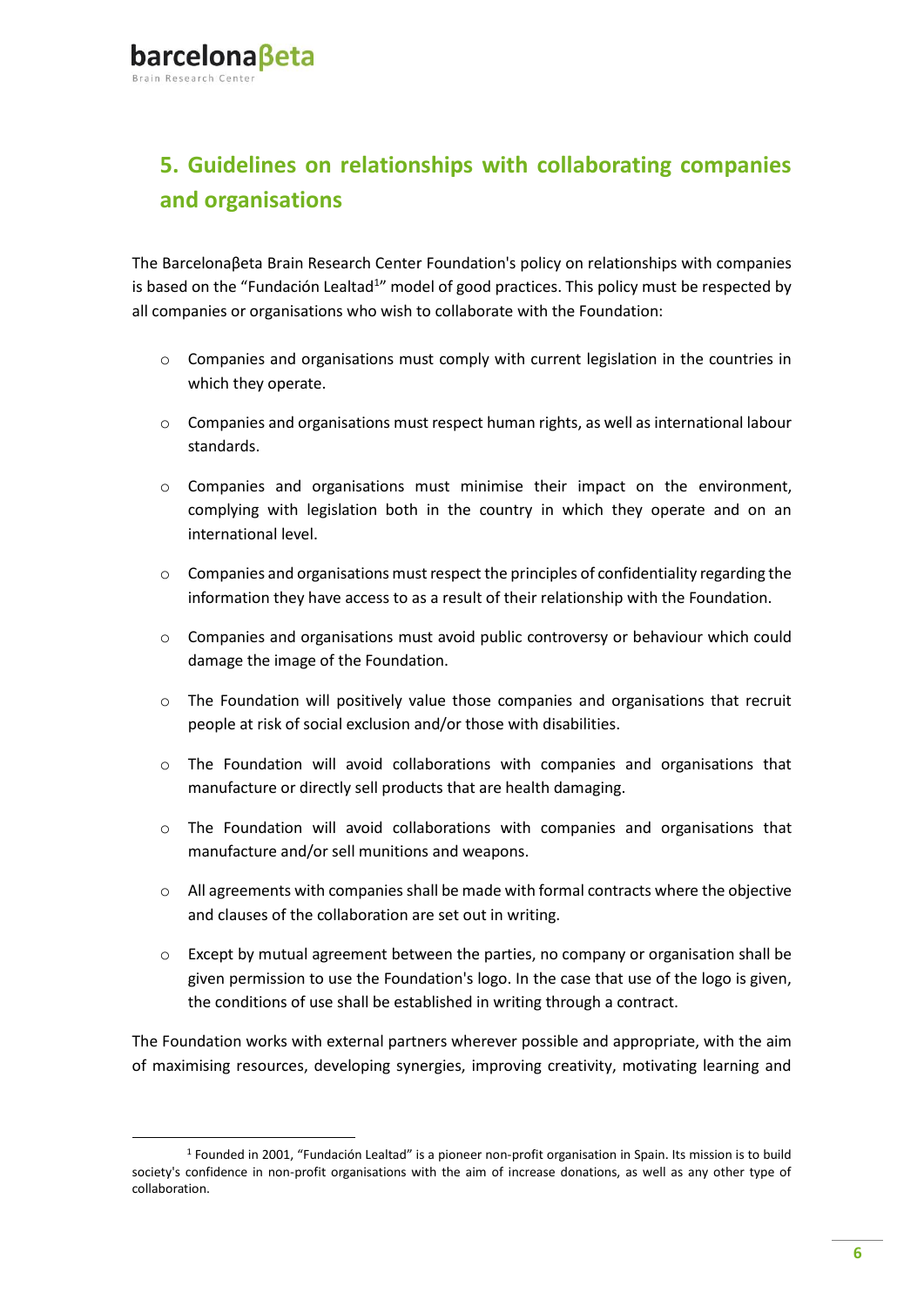

heightening its impact. These collaborative efforts shall be maintained with the respect and understanding of both parties.

Collaboration with a company or organisation does not necessarily mean that the Barcelonaβeta Brain Research Center Foundation supports or is responsible for that company or organisation's behaviour, or more specifically, its products, policies or services.

The Barcelonaβeta Brain Research Center Foundation reserves the right to cancel at any time its contract with a company or organisation if it becomes aware that its activities do not respect the guidelines laid out in this contract, or if it compromises or may compromise in any way the prestige and reputation of the Foundation.

#### <span id="page-6-0"></span>**6. Recruitment process**

During the staff selection and recruitment process, the Barcelonaβeta Brain Research Center Foundation maintains a policy based on the general principles of objectivity, non-discrimination, merit, ability and equal opportunities, guaranteeing the right to employment, under conditions of equality, to minority groups.

Prior to the start of selection process, the profiles of the vacant positions are defined, taking into account the requirements of the organisation, the complementarity of its members, training, motivation, diversity and identification with the objectives of the Foundation. Therefore, selection, assignment of roles and promotion of staff of all levels are based on ability, qualifications, knowledge and experience, ensuring at all times that no distinction, exclusion or preference is made based on other factors.

The Foundation offers professional development and training opportunities and resources to its employees; periodic performance reviews are also carried out.

Furthermore, employees must comply with the confidentiality and data protection policy. In this way, the organisation guarantees the protection of personal data, civil liberties and fundamental rights, and especially their personal and family privacy.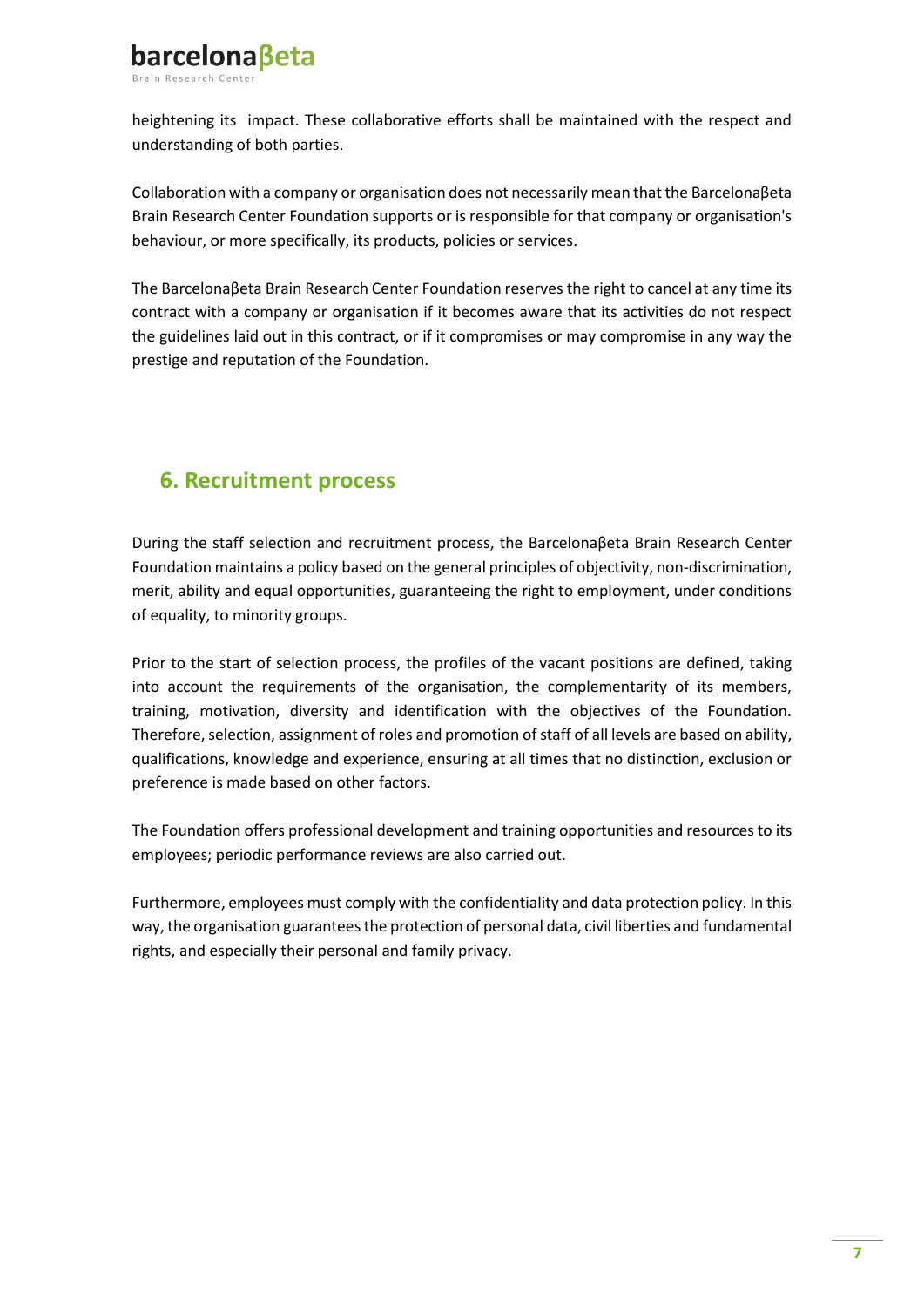#### <span id="page-7-0"></span>**7. Supplier selection criteria**

The supplier selection guidelines used by the Foundation, in addition to those used for collaborating companies and organisations (section 5 of this Code) include, but are not limited to, the below:

- o Price of the supplier's product or service.
- o Analysis of the supplier's general profile, public recognition, background, response capacity, geographical location, size, experience and compliance with quality standards.
- o References and clients of the supplier.
- o The supplier's way of working. Other features taken into account include customer focus, quality of the product or service, compliance with delivery times, flexibility regarding new requests.
- o The supplier's after-sales service, including warranties, technical support and enquiries management.
- o The supplier's distribution capacity.
- o Level of personalisation in the supplier's service.
- o Conflicts of interest which could affect the choice of supplier and/or the price and quality of the product.

#### <span id="page-7-1"></span>**8. Expenses policy**

The Foundation uses pre-established expenses guidelines, with established procedures based on the amount of the expenses.

For general purchases made by the organisation, the 'Internal Procedure for Purchases, Supplies and Expense Claims' applies. For purchases above 3000 €, quotes must first be requested from three different suppliers.

Expenses can be authorised either by General Management and/or the Director if the amount is below 6.000€. They are jointly authorised when expenses exceed this amount and for expenses up to 300.000€. Expenses above this amount must be approved by the Board. These limits do not refer to individual purchases, but the total annual spend for each supplier. Therefore, an annual expenditure forecast must be completed for each supplier.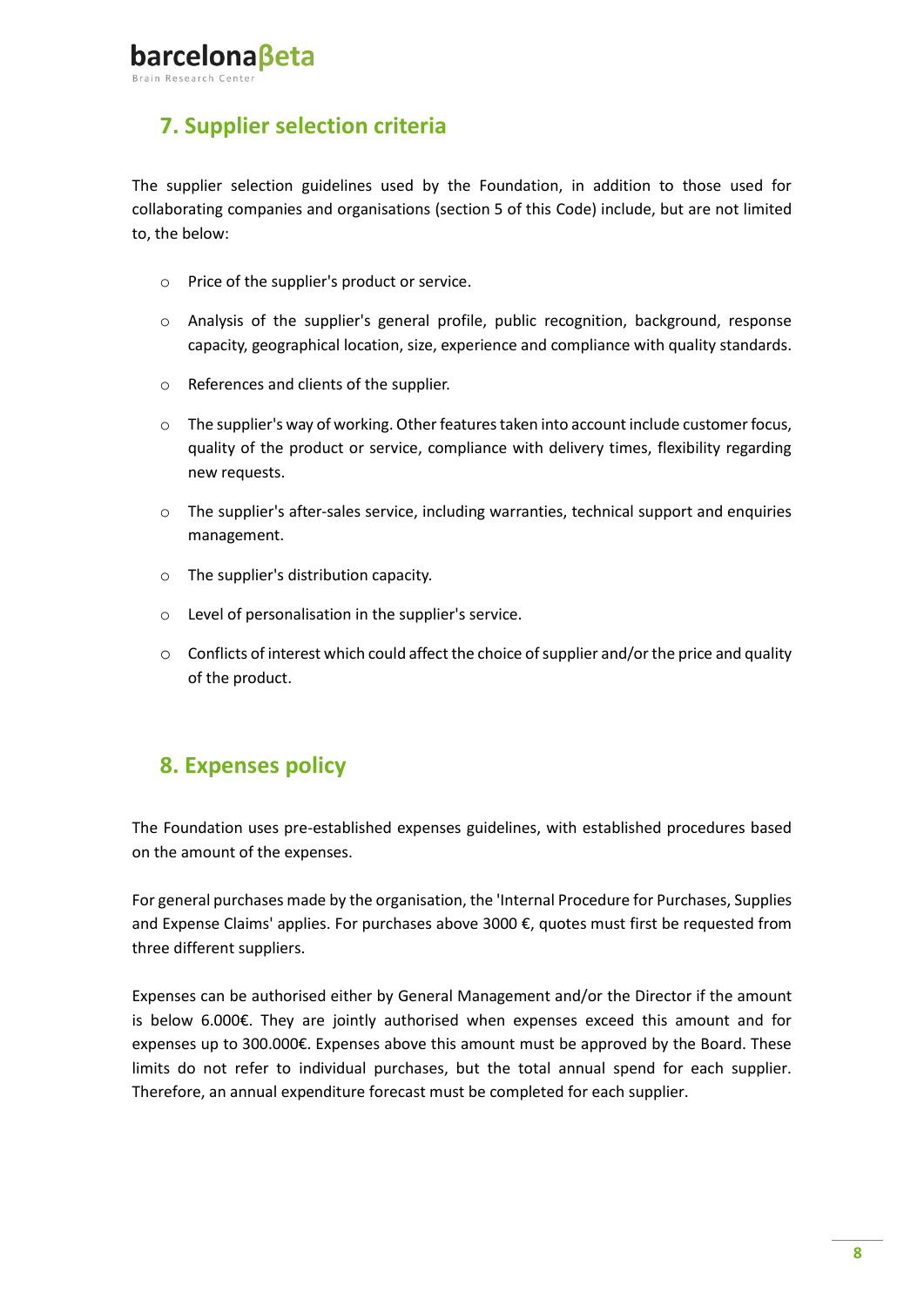## barcelonaßeta

Brain Research Cente

#### <span id="page-8-0"></span>**9. Monitoring and evaluation of activities**

The Foundation has internal control systems defined in order to monitor projects and strategic objectives, as well as to ensure the proper functioning of the entity. The following are the most significant mechanisms:

- Annual plan
- Meetings of governing bodies: Board and Executive Committee
- Periodic meetings functional areas
- Ad-hoc meetings for project planning and monitoring
- Functional areas control panels

Although a meeting schedule is set out in the Activity Control and Monitoring Document, each team meets periodically and by mutual agreement to plan, review, and review the status of projects. The meetings of each area are led by the head of the department. The frequency depends on the needs of each area and the evolution of ongoing projects.

#### <span id="page-8-1"></span>**10. Environmental responsibility**

The Foundation has voluntarily taken on environmental commitments which go above and beyond its legal obligations. These commitments are part of the organisation's global strategy and are incorporated into its day-to-day activity. Specifically, the actions are aimed at doing everything possible to:

- o Minimise CO2 emissions.
- o Reduce, re-use and recycle waste.
- o Encourage responsible consumption of energy resources.
- o Use, where possible, recycled and recyclable materials.

There is a Sustainability Commission made up of the organization's employees that brings together proposals and actions to make our consumption more sustainable.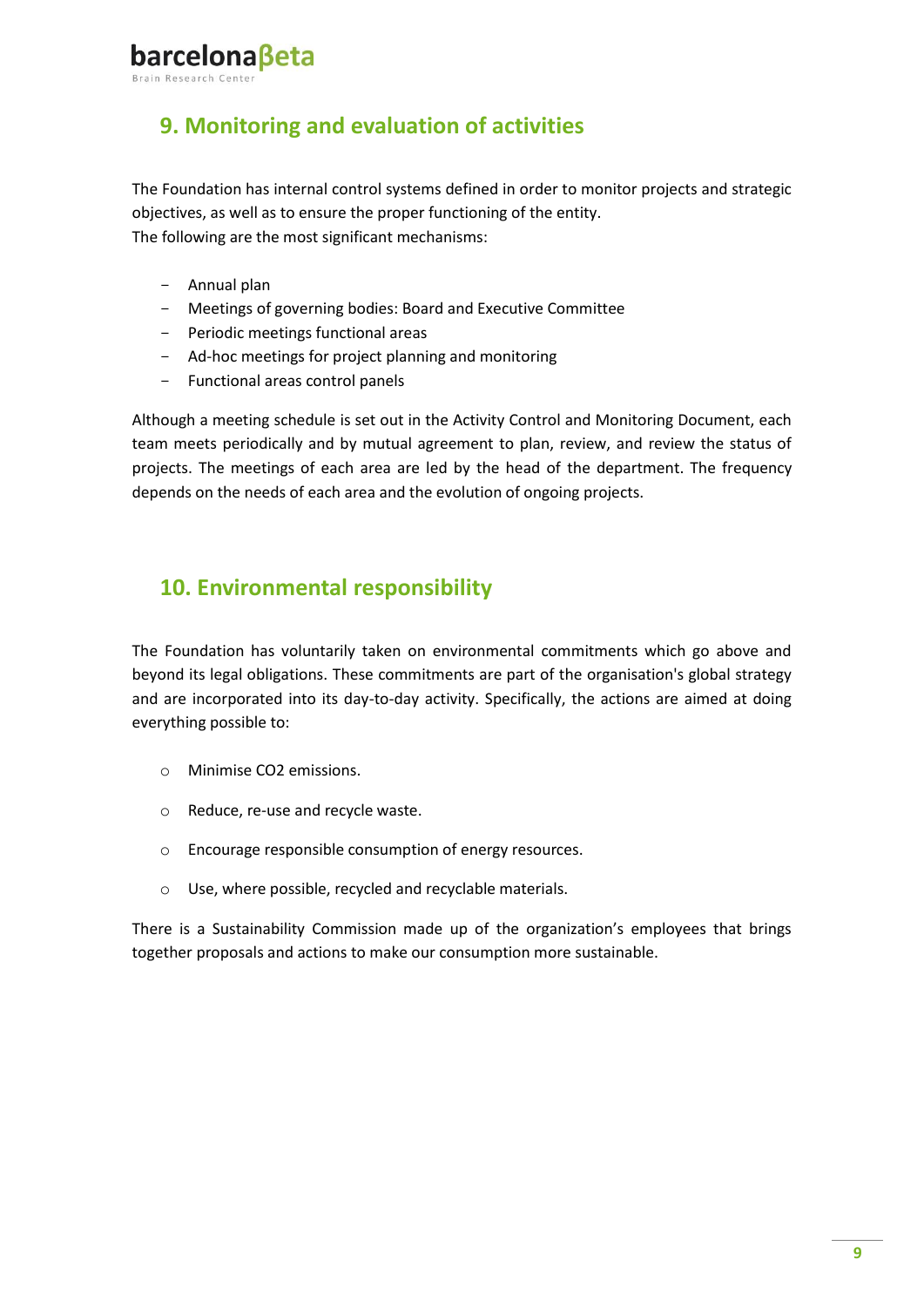#### <span id="page-9-0"></span>**11. Code of conduct for financial investments**

The Foundation follows the guidelines set out in the Code of Conduct for Non-Profit Organizations approved by the National Securities Market Commission on February 20, 2019.

The Code of Conduct applies to temporary investments in securities and financial instruments that are under the supervision of the National Securities Market Commission, in particular, shares, fixed income securities, participations in investment institutions. collective investment (investment funds), deposits, loans, temporary assignment of financial assets or other similar items that carry with them the obligation to repay (term taxes).

For the selection of financial investments, the security, liquidity and profitability offered by the different investment possibilities are valued, seeking a balance between the three objectives and market conditions. The following inspiring principles for financial investments will be considered:

- $\circ$  Consistency: The investment strategy must be consistent with the profile and duration of liabilities and the cash flow forecast.
- $\circ$  Liquidity: The ability to transform financial assets into liquid, without paying a significant cost or experiencing a loss of capital, is valued.
- o Diversification: Investments are distributed among various issuers and between assets of a different nature and with different characteristics from the point of view of their risk.
- $\circ$  Preservation of capital: the investment policy will give special importance to the preservation of capital.

Whenever financial investments are made, the Foundation will prepare a detailed annual report on compliance with the principles and recommendations of the Code of Conduct, which will be delivered to the Protectorate of Foundations and made available via the web.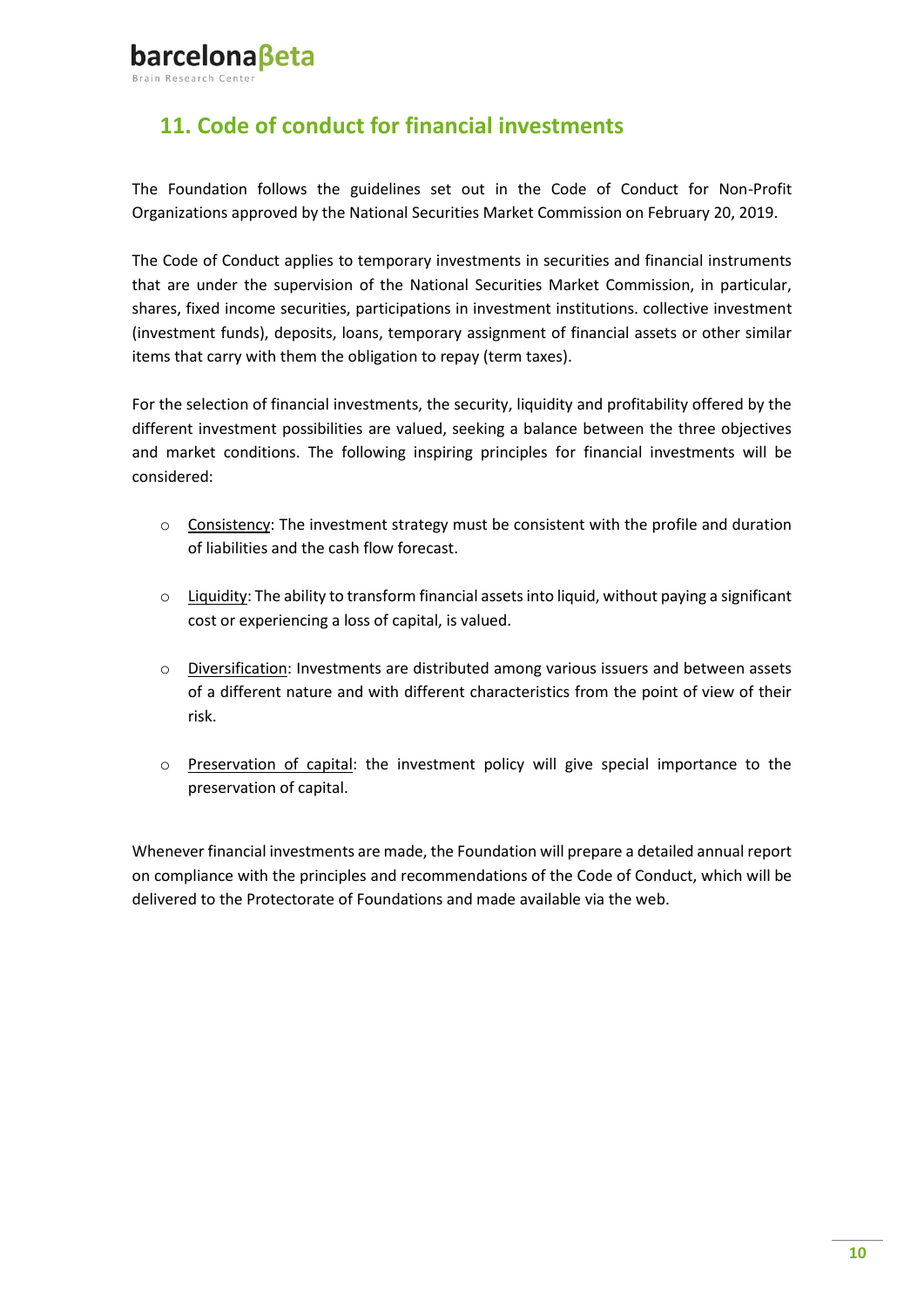## barcelona Beta

Brain Research Cente

#### <span id="page-10-0"></span>**12. Conflict of interests**

A conflict of interest is a situation in which the personal, economic or institutional interest of a member of the Board, a member of the management, or an employee of the organisation holding a post of responsibility can inappropriately influence or interfere with that person's opinion, responsibilities and decision-making in relation to the interests of the Barcelonaβeta Brain Research Center Foundation.

Conflicts of interest must be managed publicly and transparently. Because of this, the Barcelonaβeta Brain Research Center Foundation adopts the following resolutions and tools:

1) Members of the Board and those in managerial positions cannot be involved in decisionmaking or the adoption of agreements on issues in which they have a conflict of interest with the Foundation. Equally, they abstain from participating in all negotiations and financial activities which could compromise objectivity in the management of the Foundation.

2) Members of the Board, those in managerial positions and any other person employee of the Foundation cannot conclude purchase operations with the Foundation without the prior adoption of a responsible declaration by the Board which must be submitted to the Protectorate in the term of one month, where the necessity and the prevalence of the interests of the foundation on the individuals of the employer or equivalent person are credited. This same regime will be applicable in the event that one of the trustees wants to establish a paid employment or professional relationship with the Foundation, which in any case must be different from those of the trustee position.

The performance of the act or contract object of the responsible declaration must be accredited before the Protectorate with the presentation of the document that formalizes it, within three months from the date on which the declaration was presented. responsible to the Protectorate.

3) Members of the Board and any other person linked with the Foundation will advise the Board of any conflict of interest, direct or indirect, that they may have with the Foundation. Before an agreement is adopted in which there may be a conflict between a personal interest and the interest of the organisation, the person concerned will provide the governing body with the relevant information and will abstain from, in this case, deliberation and voting.

4) For the purpose of assessing the existence of a conflict of interest, the personal interest shall be compared with the interests of the following persons:

a) In the case of individuals: those of the spouse, those of persons linked through emotional ties, those of direct relations and those related collaterally, up until the third degree of consanguinity and the second degree of kinship by election, and those of the legal bodies in which they hold an administrative position or with whom they form, either directly or through another party, a decisive unit, in accordance with commercial legislation.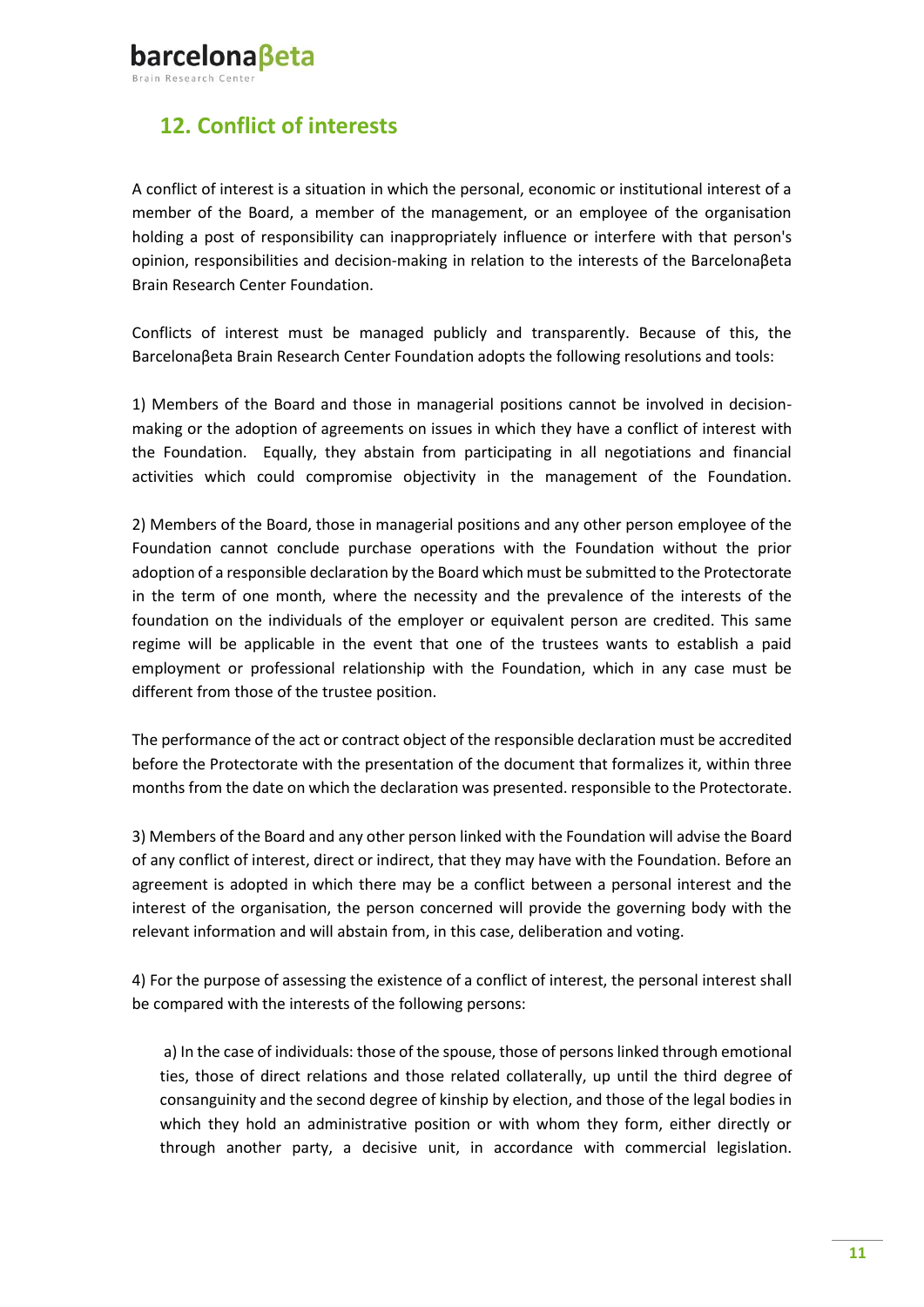b) In the case of legal bodies: those of the persons who hold administrative positions or positions of authority, those of control partners or of the organisations who make up a decisive unit, in accordance with commercial legislation.

5) If there is a conflict of interest between the Foundation and a person who is involved in one of its bodies, the adoption of the agreement or the exclusion of the action in question, then this must be communicated to the Protectorate within thirty days, as set out in Law 7/2012 of 15 June, of modification of the third book of the Civil Code of Catalonia, relative to the legal persons.

#### <span id="page-11-0"></span>**13. Entry into force and application**

The first version of the Code of Good Practice was approved by the Board on January 19, 2015, the date from which it came into force. This update was approved on April 22, 2020.

The code is communicated to the persons and organisations linked to the organisation, as referred to in point 2 of the present Code, and is advertised on the Foundation's website.

Following its entry into force, the prescriptions contained herein shall be included in the contracts, agreements and connections that formalise the Foundation's relation with the persons subject to them.